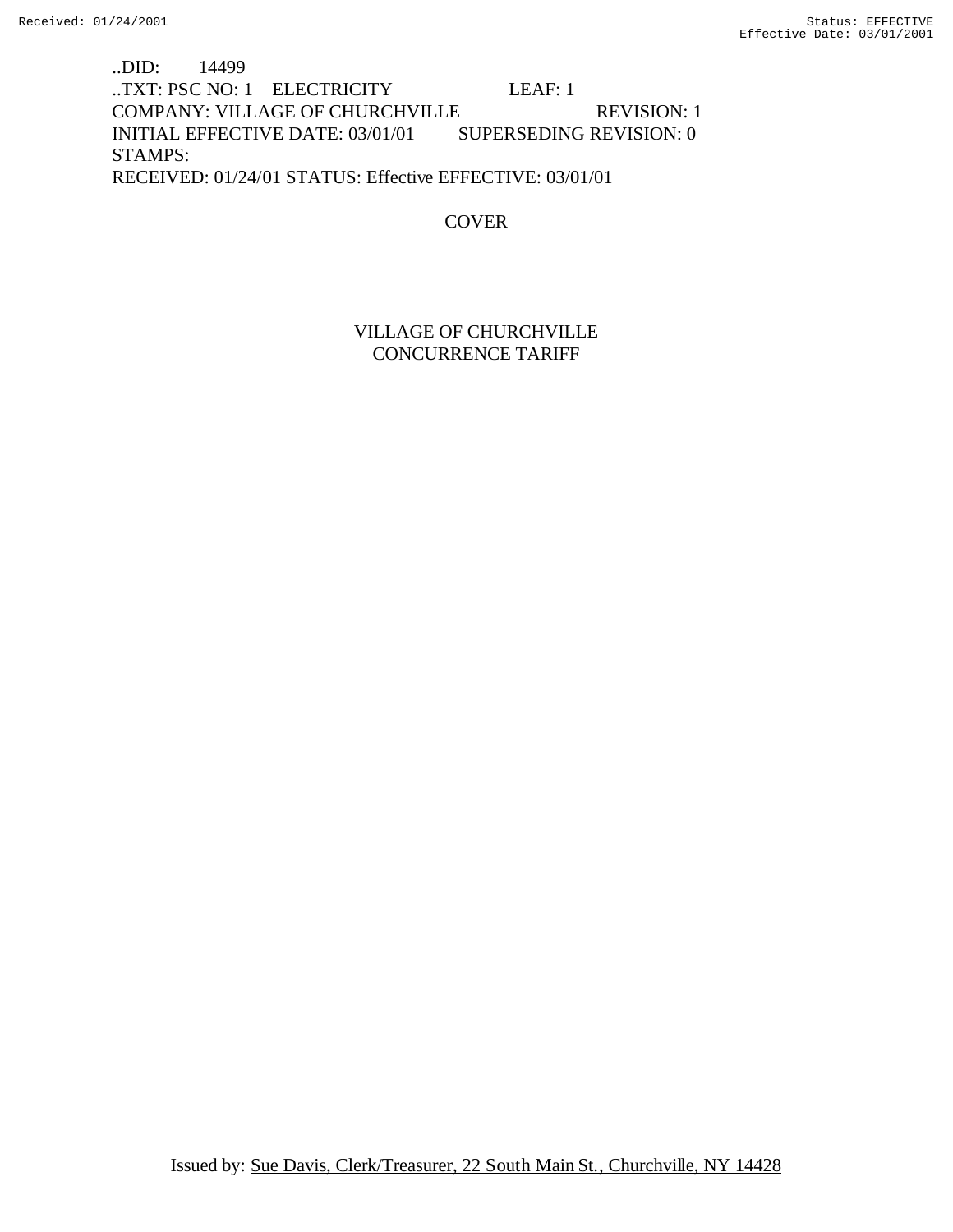# PSC No. 1 ELECTRICITY LEAF: 2 COMPANY: VILLAGE OF CHURCHVILLE REVISION: 2 INITIAL EFFECTIVE DATE: 5/1/2010 SUPERSEDING REVISION: 1 Issued in compliance with Commission Order in Case 09-E-0782 effective April 19, 2010

## TABLE OF CONTENTS

|       |                                                                                                                         | LEAF#          |
|-------|-------------------------------------------------------------------------------------------------------------------------|----------------|
| I.    | <b>GENERAL INFORMATION</b><br><b>CONCURRENCE</b><br>$\mathsf{A}$ .<br>TERRITORY TO WHICH SCHEDULE APPLIES<br>$\bf{B}$ . | 3<br>3         |
| II.   | <b>SERVICE CLASSIFICATION NO. 1</b><br>Residential                                                                      | $\overline{4}$ |
| III.  | <b>SERVICE CLASSIFICATION NO. 2</b><br>General Service - Non-demand Metered                                             | 6              |
| IV.   | <b>SERVICE CLASSIFICATION NO. 3</b><br>General Service - Demand Metered                                                 | 7              |
| V.    | <b>SERVICE CLASSIFICATION NO. 4</b><br>Private Outdoor Lighting                                                         | 9              |
| VI.   | <b>SERVICE CLASSIFICATION NO. 5</b><br><b>Street Lighting</b>                                                           | 11             |
| VII.  | <b>CHARGES</b><br><b>RECONNECTION CHARGE</b><br>A.                                                                      | 12             |
| VIII. | PURCHASE POWER ADJUSTMENT CHARGE                                                                                        | 13             |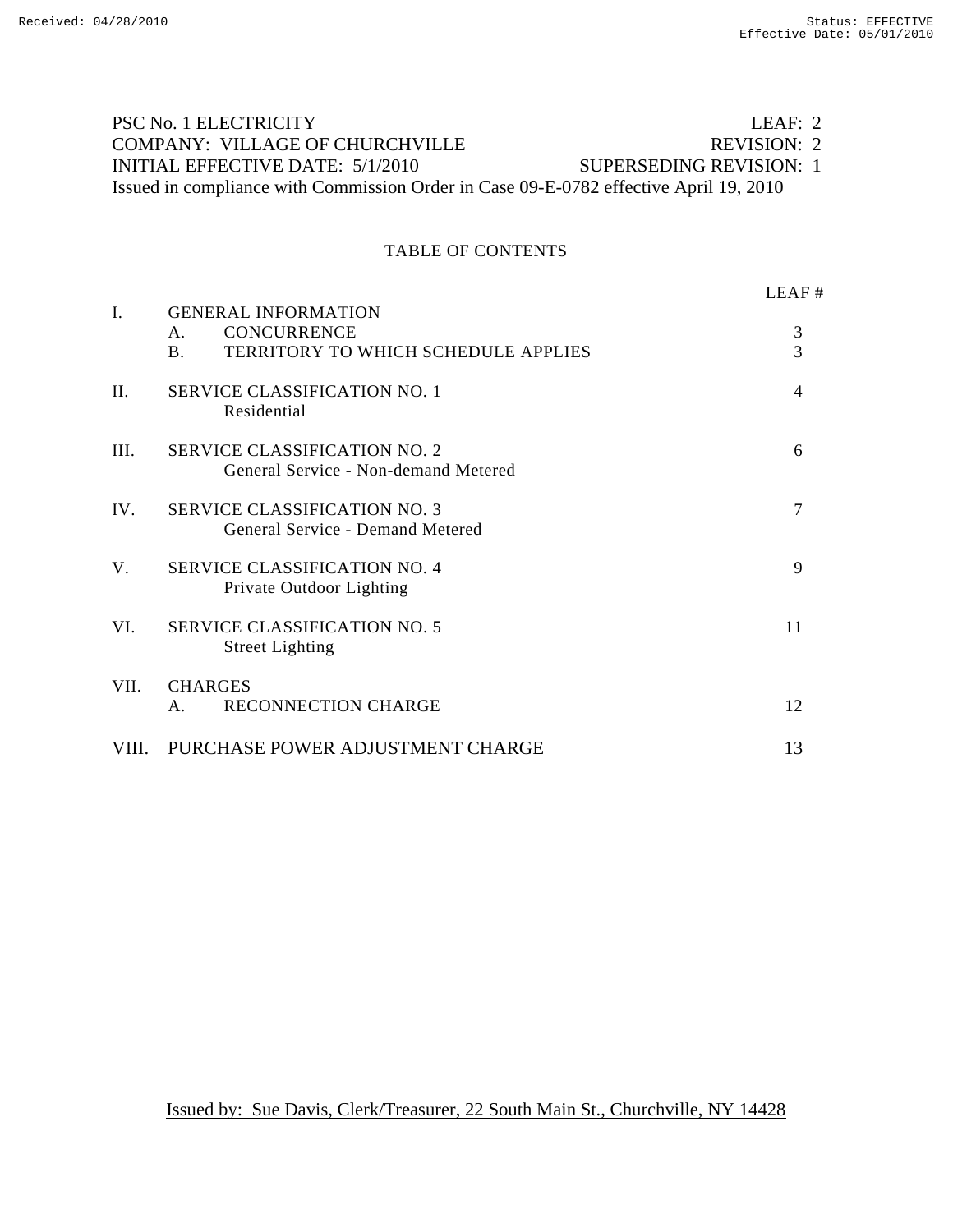## ..DID: 14507 ..TXT: PSC NO: 1 ELECTRICITY LEAF: 3 COMPANY: VILLAGE OF CHURCHVILLE REVISION: 1 INITIAL EFFECTIVE DATE: 03/01/01 SUPERSEDING REVISION: 0 STAMPS: RECEIVED: 01/24/01 STATUS: Effective EFFECTIVE: 03/01/01

## GENERAL INFORMATION

## A. CONCURRENCE:

The Village of Churchville concurs in and agrees to abide by the rules and regulations as set forth in the generic tariff filed by the New York Municipal Power Agency (NYMPA) in Case No. 97-E-1575.

#### B. TERRITORY TO WHICH SCHEDULE APPLIES:

These rates, rules and regulations are applicable to the Village of Churchville.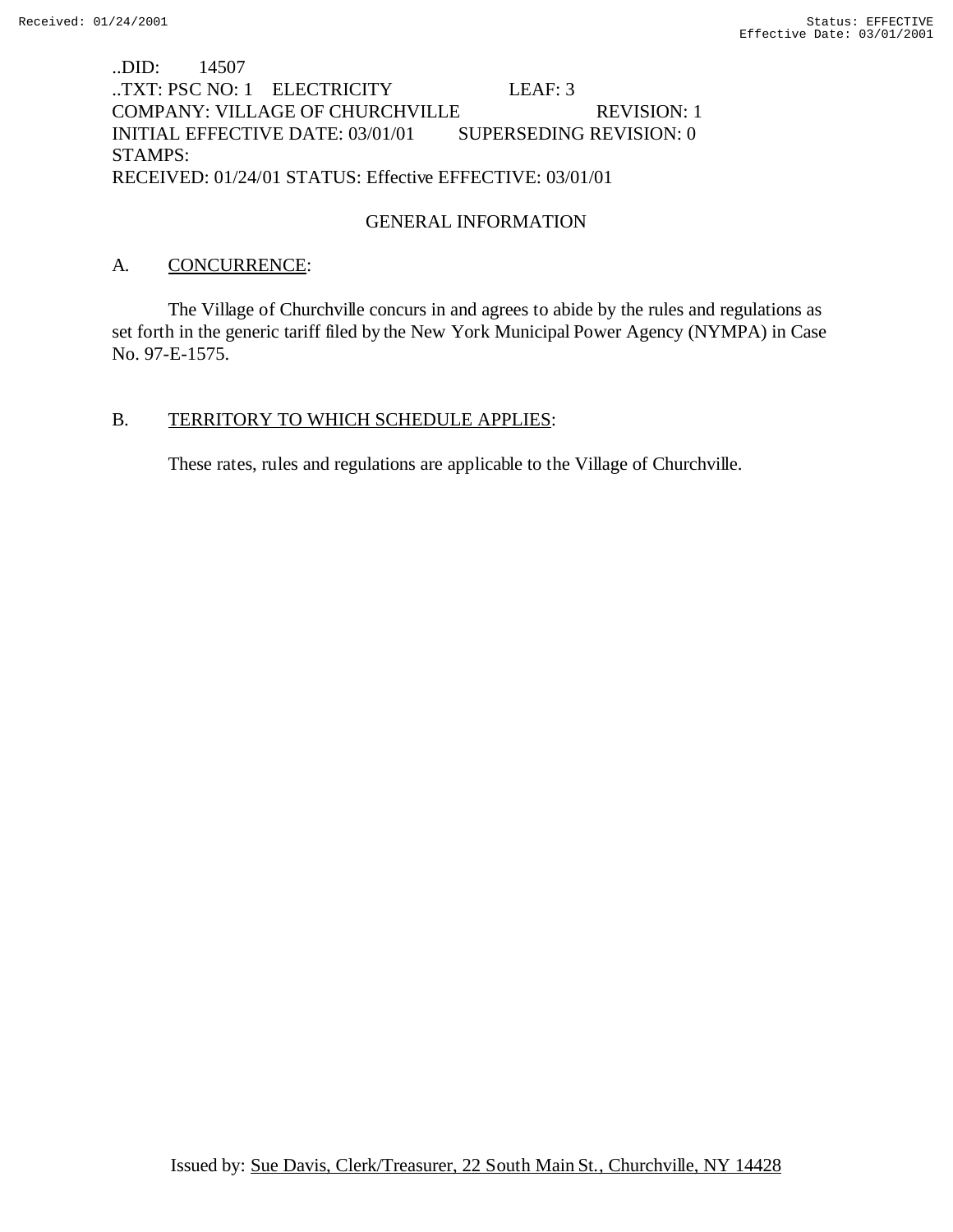# PSC No. 1 ELECTRICITY LEAF: 4 COMPANY: VILLAGE OF CHURCHVILLE REVISION: 6 INITIAL EFFECTIVE DATE: 5/1/2011 SUPERSEDING REVISION: 5 Issued in compliance with Commission Order in Case 09-E-0782 effective April 19, 2010

## SERVICE CLASSIFICATION NO. 1 Residential

## APPLICABLE USE OF SERVICE FOR:

Single-phase residential purpose usage in an individual residence; in an individual flat or individual apartment in a multiple-family dwelling; for residential purposes in a rooming house where not more than four (4) rooms are available for rent; and for single phase farm service when supplied through the farm residence meter; use exclusively in connection with religious purposes by corporations or associations organized and conducted in good faith for religious purposes, and including the operation by such corporation or association of a school, not withstanding that secular subjects are taught at such school; for single-phase service exclusively in connection with a community residence as defined in subdivision 28, 28A or 28B of section 1.03 of the Mental Hygiene Law, provided that such residence is operated by a not-for-profit corporation and if supervisory staff is on site on a twenty-four hour per day basis that the residence provides living accommodations for fourteen or fewer residents; and use for any post or hall owned or leased by a not-for-profit organization that is a veterans organization.

## CHARACTER OF SERVICE:

Continuous, alternating current, nominal 60 hertz, single phase, 120 volts two wire or 120/240 Volts three wire.

## MONTHLY RATE:

| Rate     |
|----------|
| \$2.93   |
|          |
| \$0.0458 |
|          |
|          |
| \$0.0458 |
| \$0.0718 |
|          |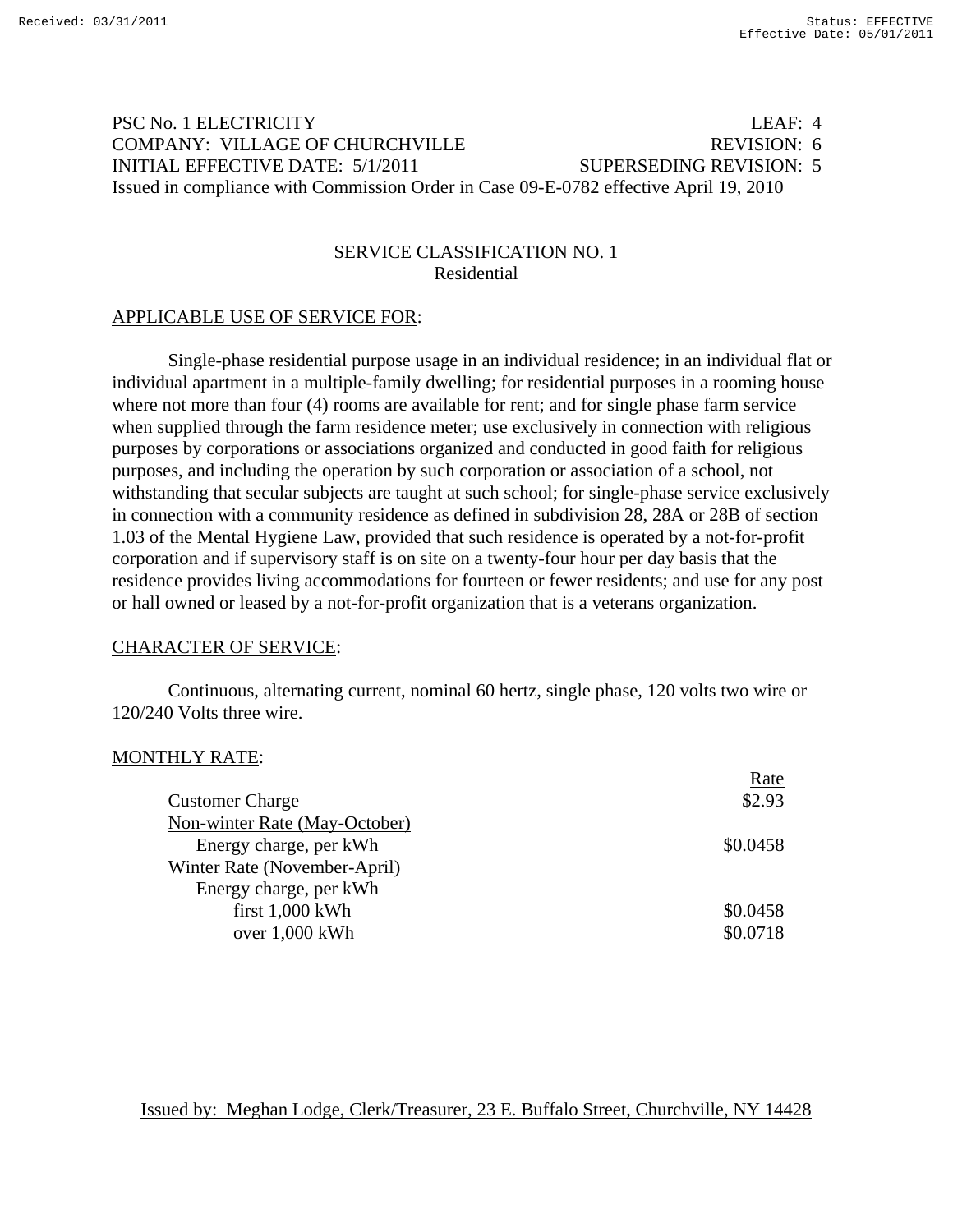# PSC No. 1 ELECTRICITY LEAF: 5 COMPANY: VILLAGE OF CHURCHVILLE REVISION: 4 INITIAL EFFECTIVE DATE: 5/1/2010 SUPERSEDING REVISION: 3 Issued in compliance with Commission Order in Case 09-E-0782 effective April 19, 2010

## SERVICE CLASSIFICATION NO. 1 (CONT'D) Residential

## MINIMUM CHARGE:

The minimum charge is the customer charge.

#### SPECIAL PROVISIONS:

In buildings, apartments or flats primarily intended for residential purposes where not more than two rooms occupied exclusively by the resident are used for business or professional purposes, this classification shall apply to both uses. Under other circumstances, the appropriate ALL purpose rate will apply to such business or professional use, including residential use if not separately metered.

#### PURCHASE POWER ADJUSTMENT:

 All kilowatt-hours sold under this schedule are subject to Purchase Power Adjustment Charges in accordance with Section VIII of the Village of Churchville Tariff and consistent with Rule IX of the NYMPA generic tariff.

## BASE PURCHASED POWER PER KILOWATT-HOUR:

 The base purchase power cost per kilowatt-hour pursuant to Rule IX.B of the NYMPA generic tariff is \$.017530.

## FACTOR OF ADJUSTMENT:

 The factor of adjustment pursuant to Rule IX.D of the NYMPA generic tariff is 1.037480.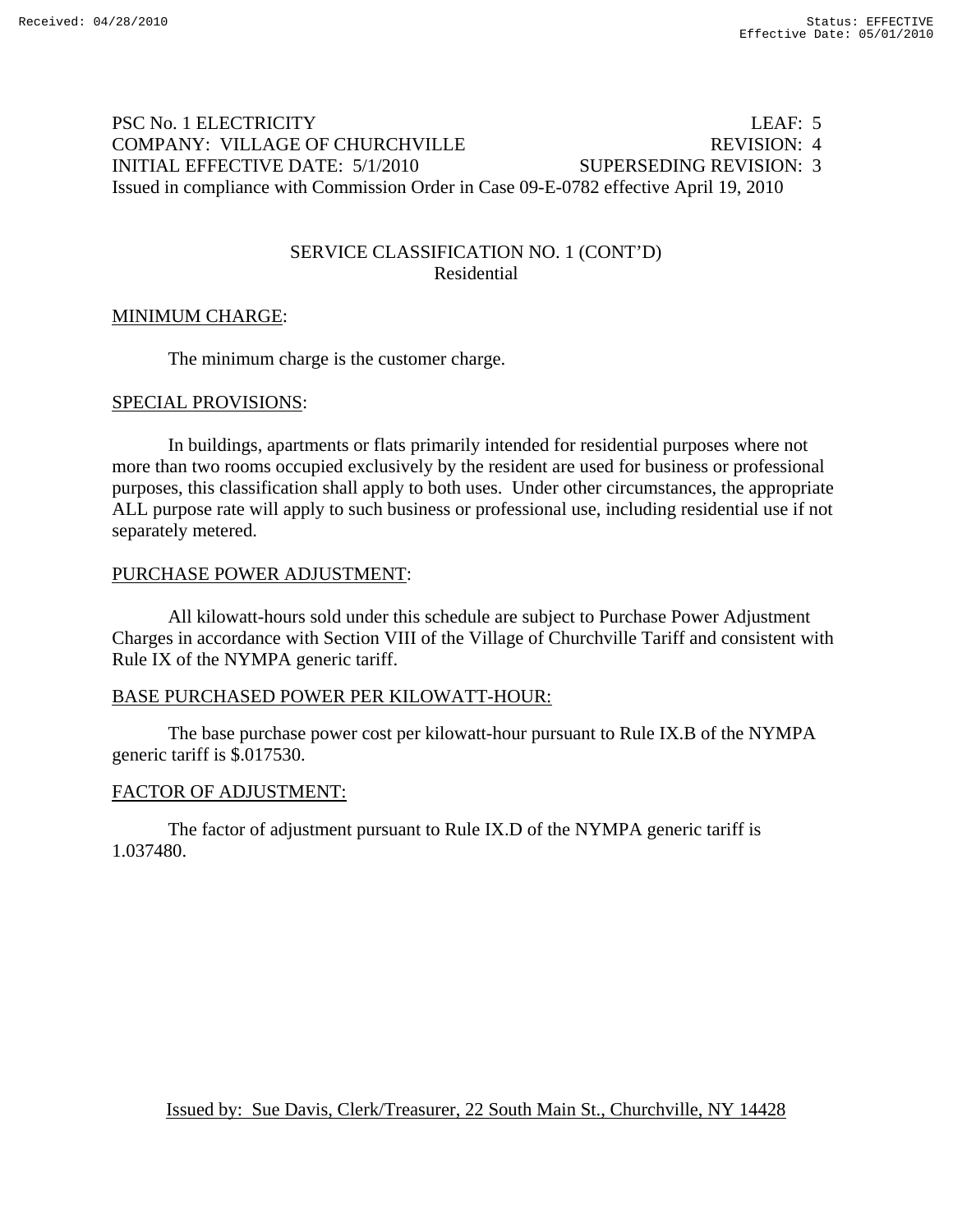# PSC No. 1 ELECTRICITY LEAF: 6 COMPANY: VILLAGE OF CHURCHVILLE REVISION: 6 INITIAL EFFECTIVE DATE: 5/1/2011 SUPERSEDING REVISION: 5 Issued in compliance with Commission Order in Case 09-E-0782 effective April 19, 2010

## SERVICE CLASSIFICATION NO. 2 General Service - Non-demand Metered

#### APPLICABLE USE OF SERVICE FOR:

Non-demand metered commercial service inside the Village of Churchville.

#### CHARACTER OF SERVICE:

Continuous, alternating current, nominal 60 hertz, single phase, 120/240 volts three wire or three phase, 240 volts three wire or 120/240 or 120/208 four wire (voltage at option of the village).

| <b>MONTHLY RATE:</b> |
|----------------------|
|----------------------|

| MONTHLY RATE:                 | <u>Rate</u> |
|-------------------------------|-------------|
| <b>Customer Charge</b>        | \$2.93      |
| Non-winter Rate (May-October) |             |
| Energy charge, per kWh        | \$0.0622    |
| Winter Rate (November-April)  |             |
| Energy charge, per kWh        | \$0.0775    |
|                               |             |

#### MINIMUM CHARGE:

The minimum charge is the customer charge.

#### PURCHASE POWER ADJUSTMENT:

 All kilowatt-hours sold under this schedule are subject to Purchase Power Adjustment Charges in accordance with Section VIII of the Village of Churchville Tariff and consistent with Rule IX of the NYMPA generic tariff.

#### TERMS OF PAYMENT:

All bills are due when rendered. Full payment must be received on or before the date shown on the bill to avoid a late payment charge of 1.5% as provided in Rule VIII of the NYMPA generic tariff.

#### BASE PURCHASED POWER PER KILOWATT-HOUR:

 The base purchase power cost per kilowatt-hour pursuant to Rule IX.B of the NYMPA generic tariff is \$.017530.

#### FACTOR OF ADJUSTMENT:

 The factor of adjustment pursuant to Rule IX.D of the NYMPA generic tariff is 1.037480.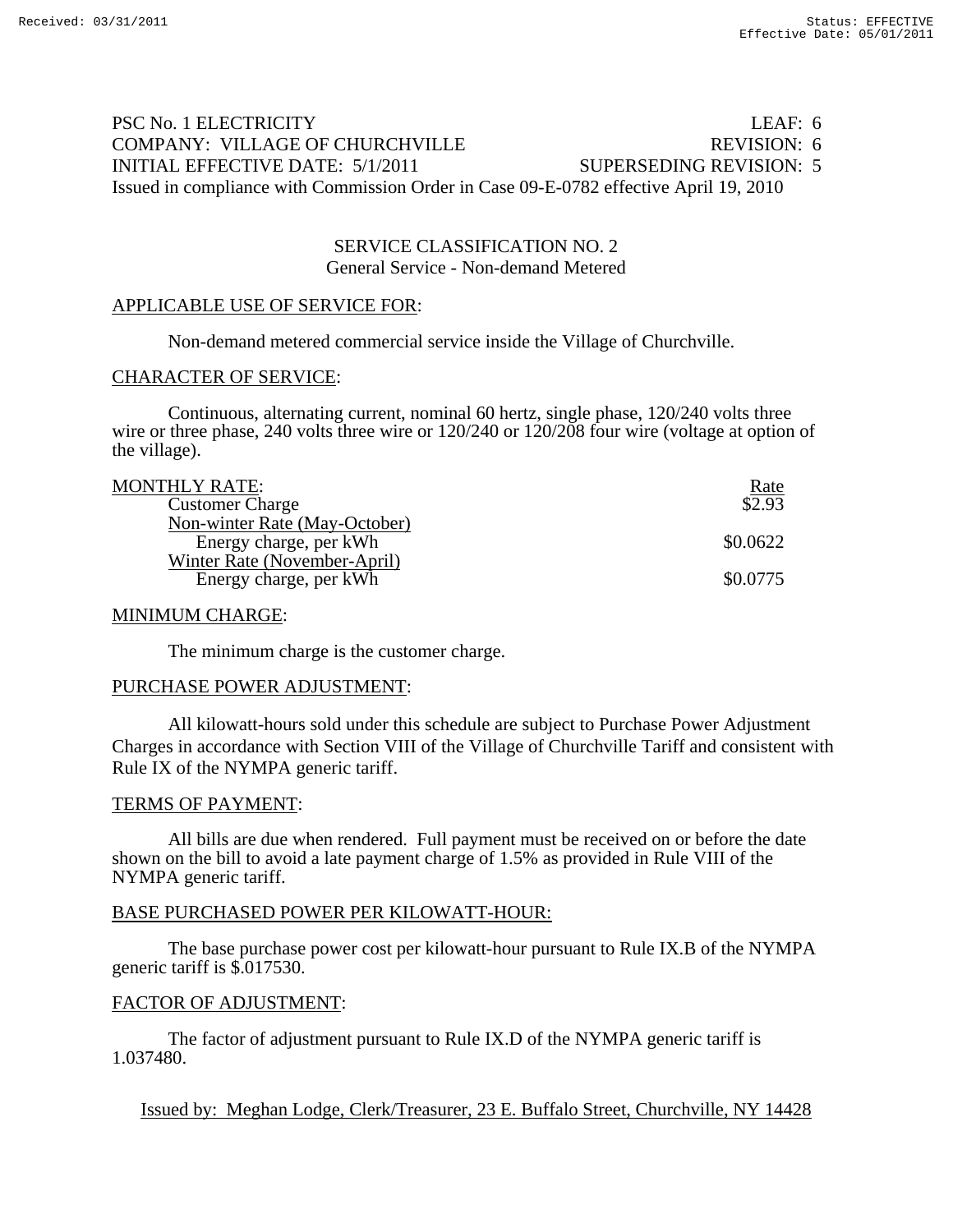# PSC No. 1 ELECTRICITY LEAF: 7 COMPANY: VILLAGE OF CHURCHVILLE REVISION: 6 INITIAL EFFECTIVE DATE: 5/1/2011 SUPERSEDING REVISION: 5 Issued in compliance with Commission Order in Case 09-E-0782 effective April 19, 2010

## SERVICE CLASSIFICATION NO. 3 General Service - Demand Metered

## APPLICABLE USE OF SERVICE FOR:

Demand metered commercial service inside the Village of Churchville.

MONTHLY RATE:<br>
Demand charge, per kW<br>
\$8.01 Demand charge, per kW Energy charge, per kWh  $\$0.0326$ 

#### MINIMUM CHARGE:

The minimum charge is the demand charge.

#### DETERMINATION OF DEMAND:

- A. The active demand shall be determined (at option of the village) by meter when three phase service is supplied, or when the customer's energy consumption has exceeded 3,000 kWh for three consecutive months, or when the connected load of a customer indicates that the energy consumption will exceed 3,000 kWh per month.
- B. The active demand shall be the maximum 15 minute integrated demand. For billing purposes, the active demand shall be the greatest of the following:
	- 1 The demand occurring during the month for which the charge is made.
	- 2 One-half of the highest demand occurring during any of the preceding eleven (11) months.

#### TERMS:

- A. Three Phase Service: Six months and thereafter until terminated on three days written notice from customer to the Village Clerk.
- B. In case service is terminated and is resumed by the customer at the same location within the same billing period, service will be billed for the entire billing period without giving effect to temporary suspension.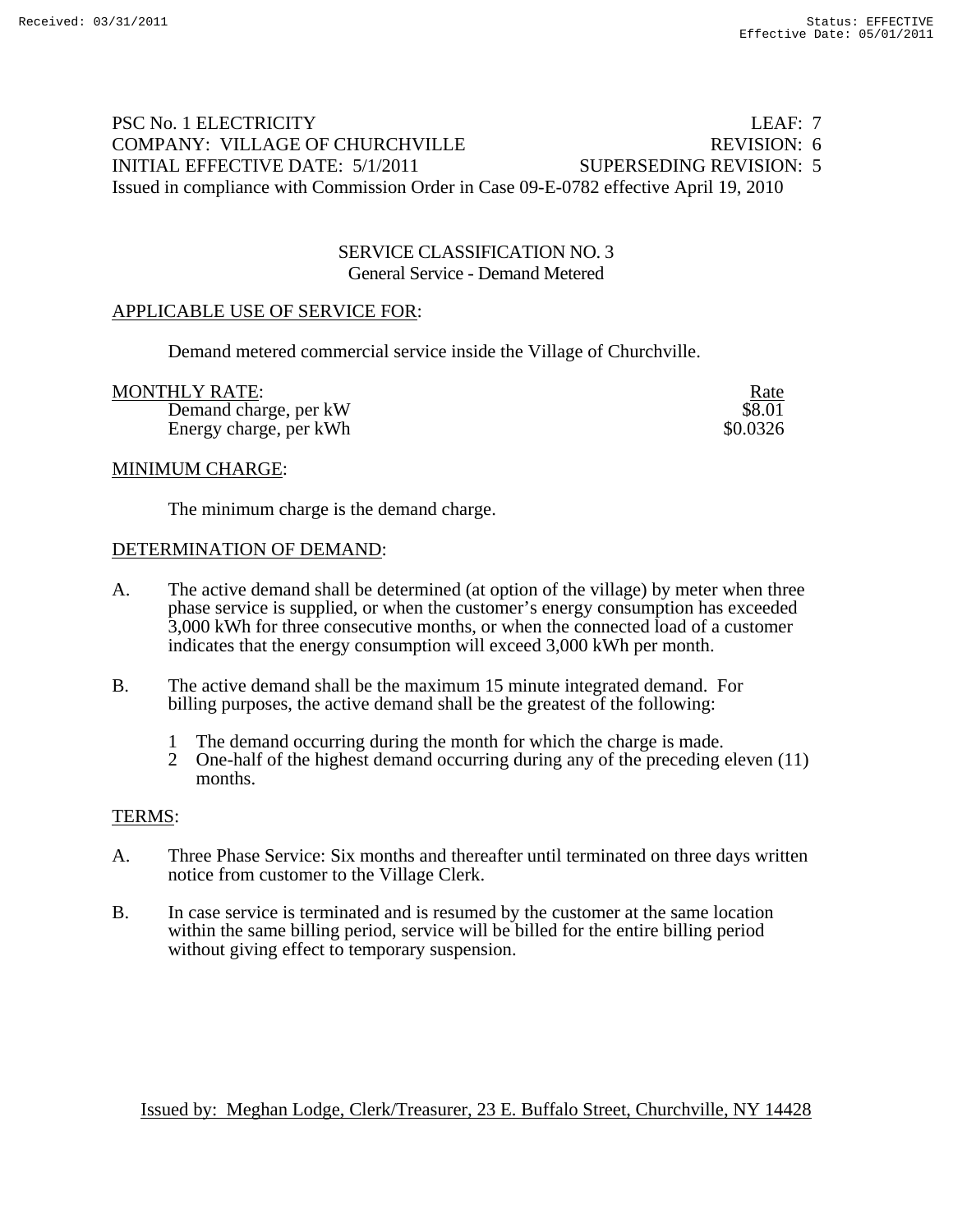# PSC No. 1 ELECTRICITY LEAF: 8 COMPANY: VILLAGE OF CHURCHVILLE REVISION: 4 INITIAL EFFECTIVE DATE: 5/1/2010 SUPERSEDING REVISION: 3 Issued in compliance with Commission Order in Case 09-E-0782 effective April 19, 2010

## SERVICE CLASSIFICATION NO. 3 (CONT'D) General Service - Demand Metered

# SPECIAL PROVISIONS:

- A. When the customer purchases energy at primary voltage, a discount amounting to 3% of the bill will be allowed. When, in addition, the customer furnishes and maintains the necessary substation for purchasing energy at primary voltage this discount will be 5% of the bill.
- B. Customers taking service for the operation of welders, x-ray machines or any other equipment having a highly fluctuation or large instantaneous demand which causes undue voltage disturbance upon the circuit from which service is taken thereby interfering with the service to others or failing to do so, shall pay in addition to the charge for service, 50 cents per month, per KVA of the name-plate rating of such equipment.
- C. The customer agrees that during the first year of service, the demand upon which the demand charge is based will not be less than 50% of that which the consumer has requested the village to be ready to supply, and thereafter the demand charge will not be less than 50% of the maximum during the preceding eleven months.

## TERMS OF PAYMENT:

All bills are due when rendered. Full payment must be received on or before the date shown on the bill to avoid a late payment charge of 1.5% as provided in Rule VIII of the NYMPA generic tariff.

# PURCHASED POWER ADJUSTMENT:

 All kilowatt-hours sold under this schedule are subject to Purchase Power Adjustment Charges in accordance with Section VIII of the Village of Churchville Tariff and consistent with Rule IX of the NYMPA generic tariff.

## FACTOR OF ADJUSTMENT:

 The factor of adjustment pursuant to Rule IX.D of the NYMPA generic tariff is 1.037480.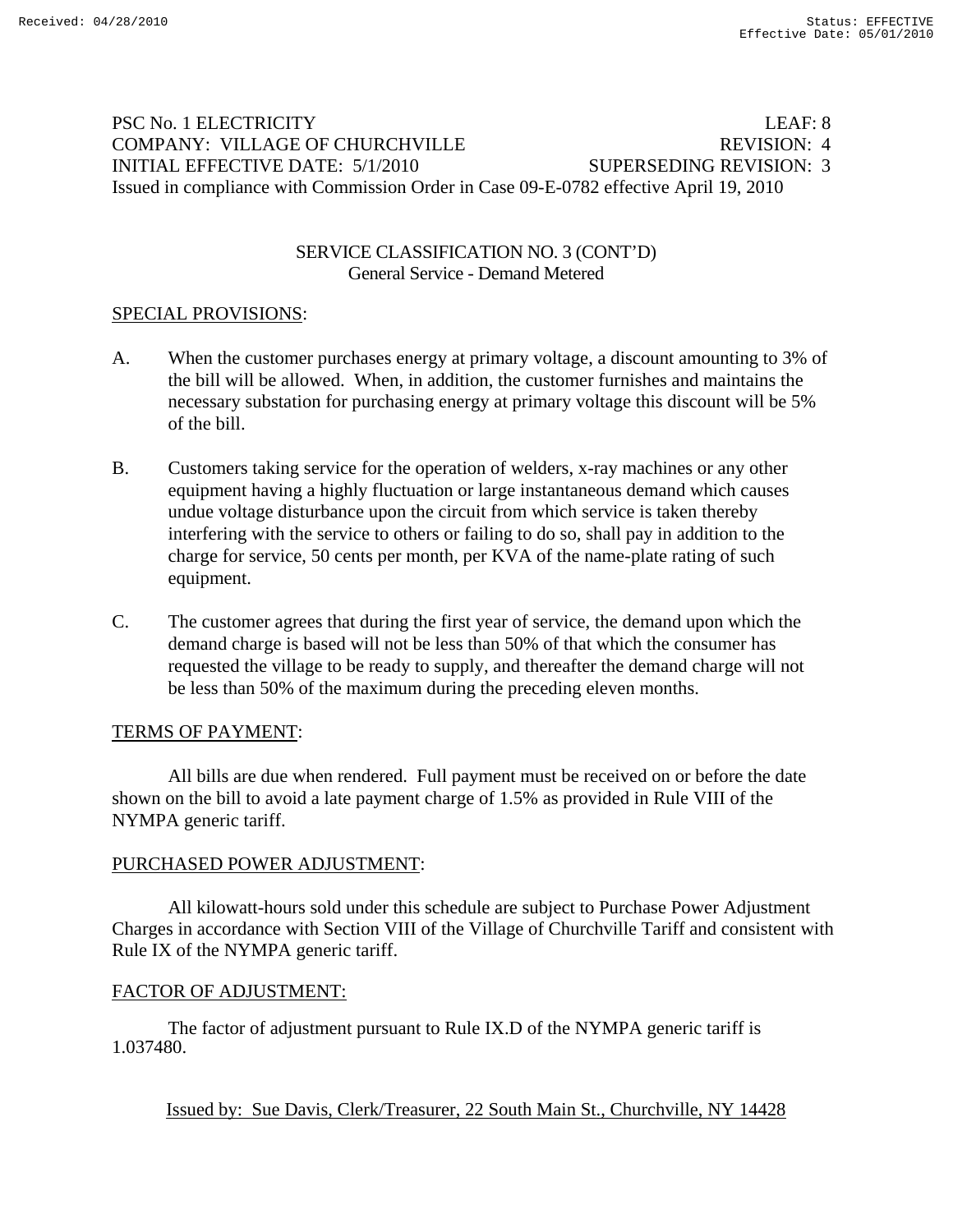# PSC No. 1 ELECTRICITY LEAF: 9 COMPANY: VILLAGE OF CHURCHVILLE REVISION: 6 INITIAL EFFECTIVE DATE: 5/1/2011 SUPERSEDING REVISION: 5 Issued in compliance with Commission Order in Case 09-E-0782 effective April 19, 2010

## SERVICE CLASSIFICATION NO. 4 Private Outdoor Lighting

#### APPLICABLE TO USE OF SERVICE FOR:

Private outdoor lighting from multiple circuits. Monthly charges are assessed at a flat rate per fixture.

#### CHARACTER OF SERVICE:

Unmetered service at approximately 60 hertz, alternating current, and 120/240 volts.

#### TERM:

One year, commencing on the date of installation, and thereafter from year to year until canceled by the customer upon 30-days written notice.

| <b>MONTHLY RATE:</b>            | Rate    |
|---------------------------------|---------|
| Rental charge, per wood pole:   | \$4.44  |
| Facilities Charge, per fixture: |         |
| 150 watt, high pressure sodium  | \$11.10 |
| 250 watt, high pressure sodium  | \$15.61 |
| 400 watt, mercury vapor         | \$20.95 |
| 400 watt, metal halogen         | \$20.54 |
| 1000 watt, metal halogen        | \$43.02 |
| Sign Lighting, per fixture      | \$4.99  |
| Cable/Video, per fixture        | \$33.31 |
| Traffic Light, per fixture      | \$33.31 |
|                                 |         |

#### TERMS OF PAYMENT:

All bills are due when rendered. Full payment must be received on or before the date shown on the bill to avoid a late payment charge of 1.5% as provided in Rule VIII of the NYMPA generic tariff.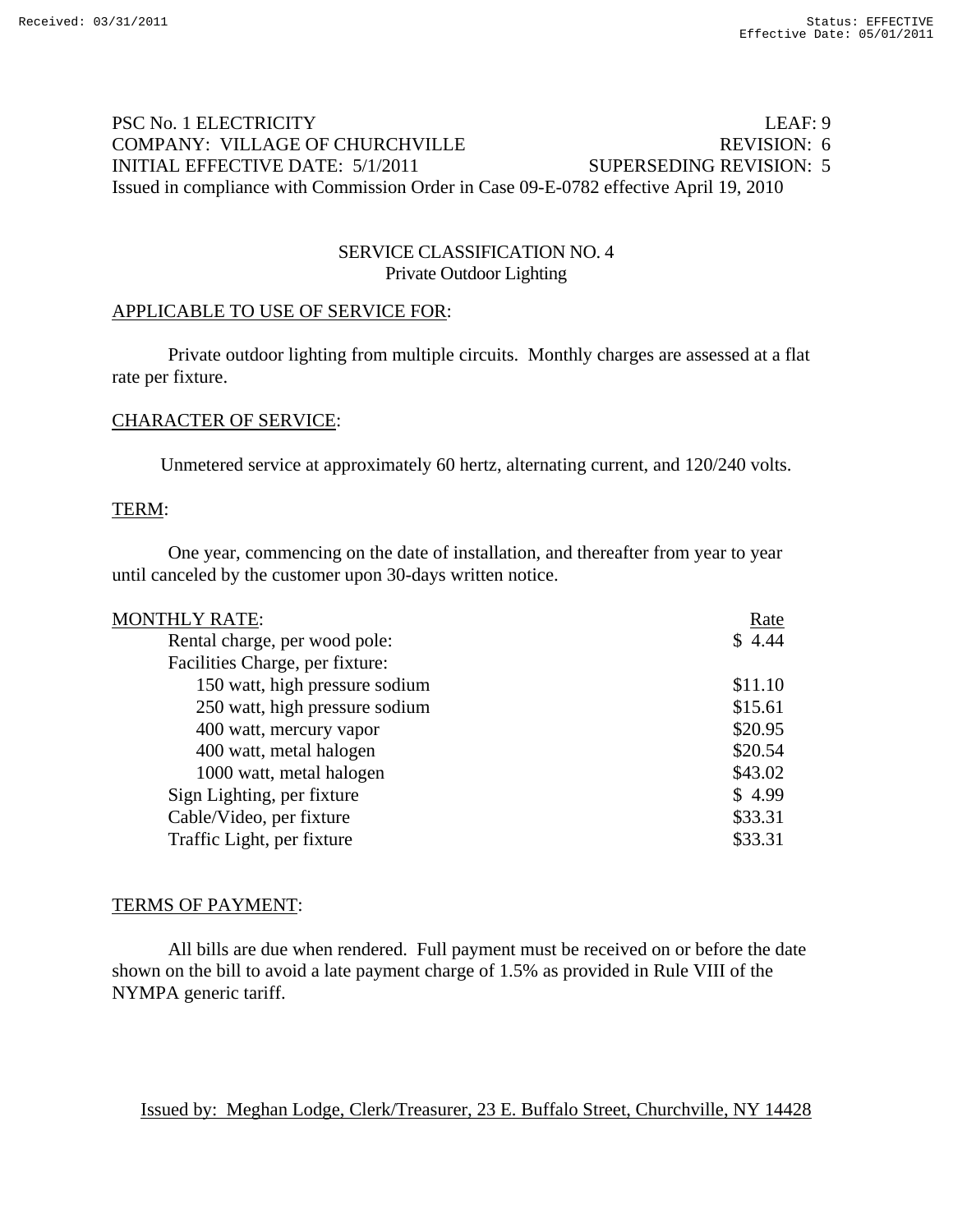# PSC No. 1 ELECTRICITY LEAF: 10 COMPANY: VILLAGE OF CHURCHVILLE REVISION: 6 INITIAL EFFECTIVE DATE: 5/1/2011 SUPERSEDING REVISION: 5 Issued in compliance with Commission Order in Case 09-E-0782 effective April 19, 2010

## SERVICE CLASSIFICATION NO. 5 Street Lighting

## APPLICABLE USE OF SERVICE FOR:

Municipal Street Lighting. The utility may meter one service and impute this measured service to the other services of the same size and character. In that event, monthly charges are assessed by multiplying the usage of one metered fixture by the total number of fixtures.

#### CHARACTER OF SERVICE:

Metered Service. Continuous, 240 and 480 volts, approximately 60 hertz alternating current.

| <b>MONTHLY RATE:</b>                      | Rate     |
|-------------------------------------------|----------|
| Rental charge, per pole:                  |          |
| Fiberglass                                | \$3.40   |
| Wood                                      | \$4.44   |
| Aluminum - Decorative                     | \$9.42   |
| Facilities Charge, per fixture            |          |
| 50 watt hps - decorative                  | \$9.38   |
| 100 watt hps - post light                 | \$5.75   |
| 100 watt hps - post light/very decorative | \$10.24  |
| 150 watt hps - overhead                   | \$6.11   |
| 150 watt hps - decorative                 | \$9.70   |
| 250 watt hps - overhead                   | \$7.29   |
| Energy Charge, per kWh                    | \$0.1066 |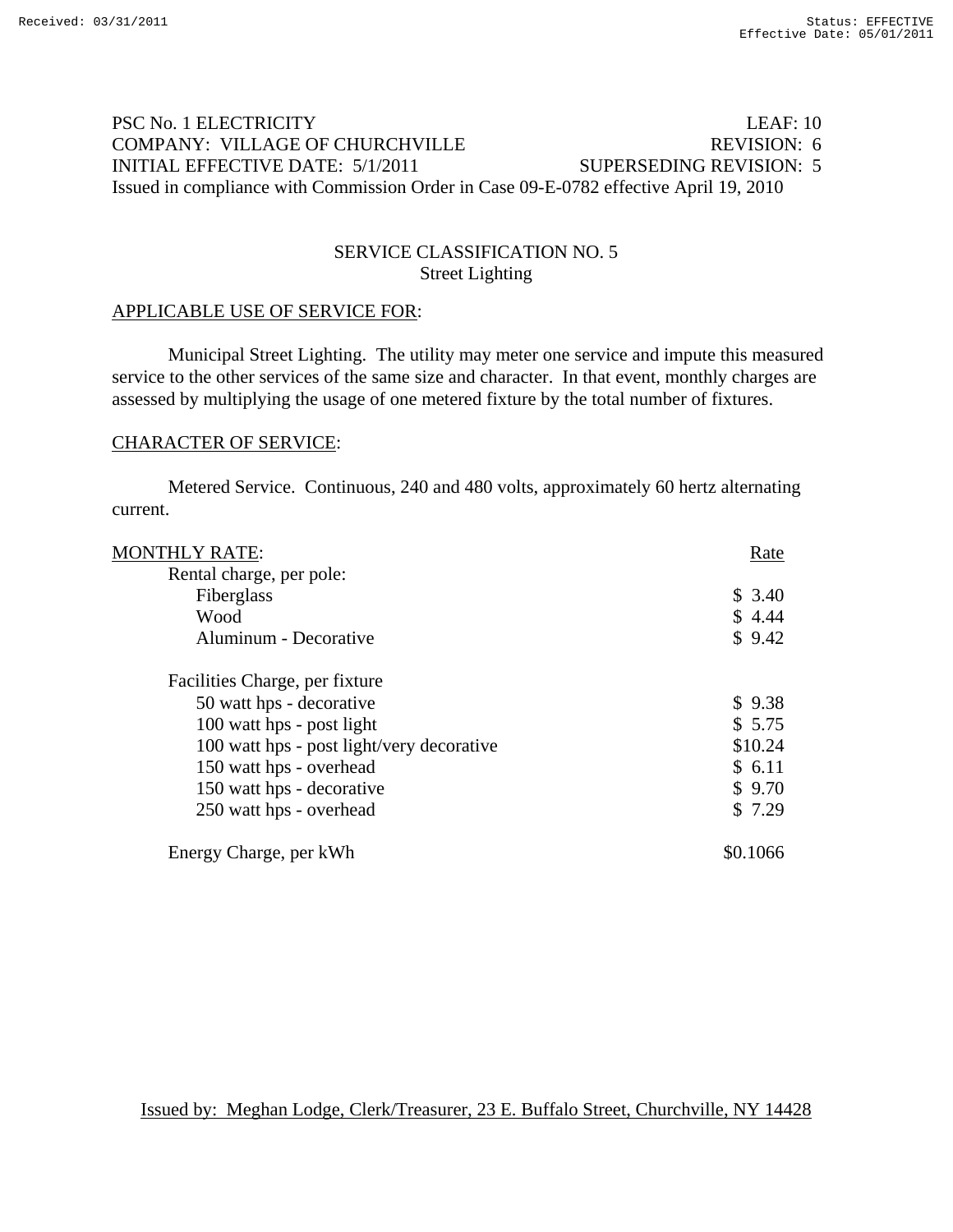# PSC No. 1 ELECTRICITY LEAF: 11 COMPANY: VILLAGE OF CHURCHVILLE REVISION: 4 INITIAL EFFECTIVE DATE: 5/1/2010 SUPERSEDING REVISION: 3 Issued in compliance with Commission Order in Case 09-E-0782 effective April 19, 2010

## SERVICE CLASSIFICATION NO. 5 (CONT'D) Street Lighting

## PURCHASED POWER ADJUSTMENT:

 All kilowatt-hours sold under this schedule are subject to Purchase Power Adjustment Charges in accordance with Section VIII of the Village of Churchville Tariff and consistent with Rule IX of the NYMPA generic tariff.

#### TERMS OF PAYMENT:

All bills are due when rendered. Full payment must be received on or before the date shown on the bill to avoid a late payment charge of 1.5% as provided in Rule VIII of the NYMPA generic tariff.

#### BASE PURCHASED POWER PER KILOWATT-HOUR:

 The base purchase power cost per kilowatt-hour pursuant to Rule IX.B of the NYMPA generic tariff is \$.017530.

## FACTOR OF ADJUSTMENT:

 The factor of adjustment pursuant to Rule IX.D of the NYMPA generic tariff is 1.037480.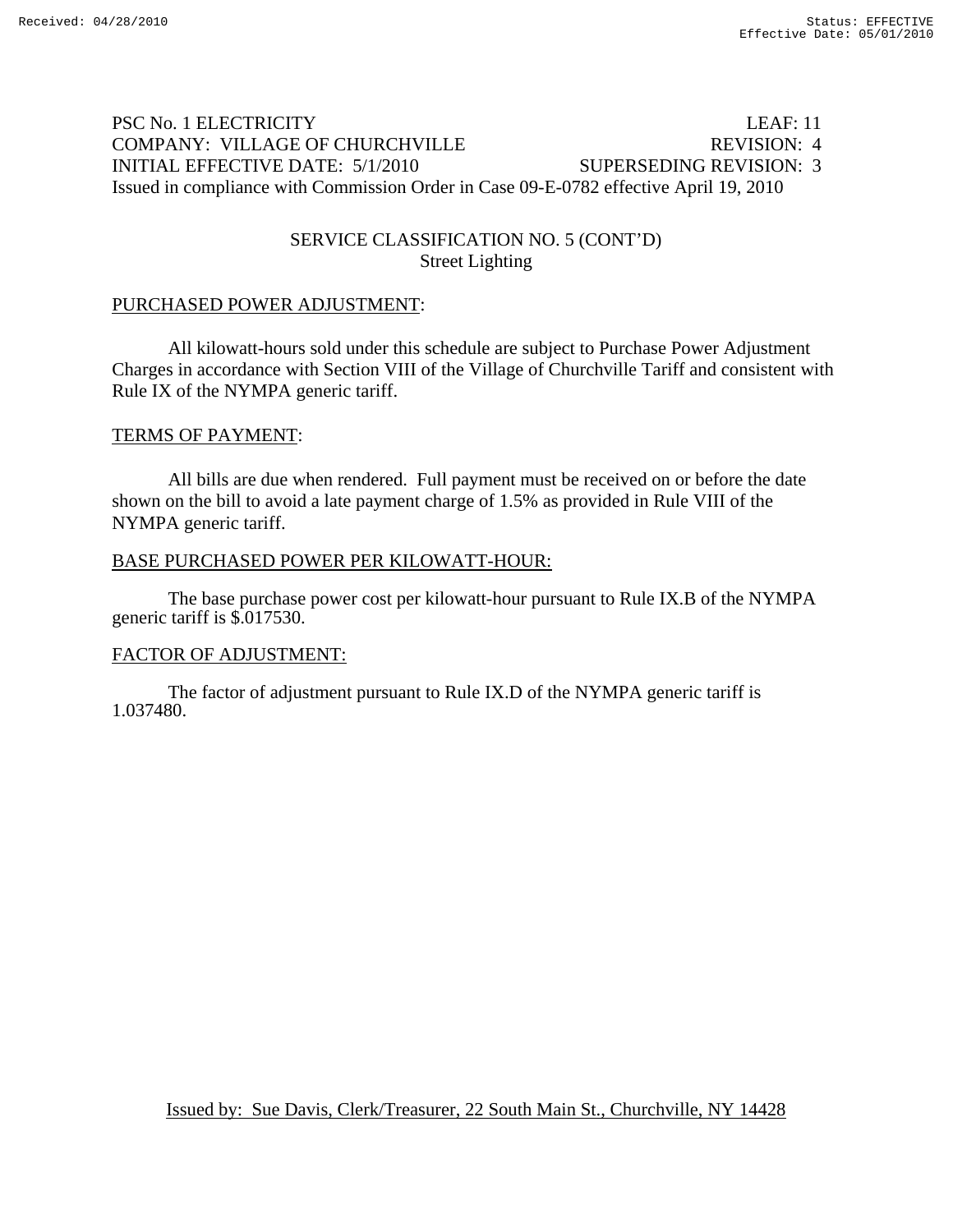# PSC No. 1 ELECTRICITY LEAF: 12 COMPANY: VILLAGE OF CHURCHVILLE REVISION: 3 INITIAL EFFECTIVE DATE: 5/1/2010 SUPERSEDING REVISION: 2 Issued in compliance with Commission Order in Case 09-E-0782 effective April 19, 2010

## **CHARGES**

## RECONNECTION CHARGE:

When service has been discontinued, either by the Municipality as provided in Rule XIII of the NYMPA generic tariff or at the request of the consumer and the same consumer applies for reconnection of service at the same premises within four (4) months, there shall be a reconnection charge payable before service will be reestablished, in the amounts as follows:

\$50.00 during regular office hours, Monday through Friday \$150.00 after regular office hours, Monday through Friday \$150.00 on a Saturday, Sunday or Holiday